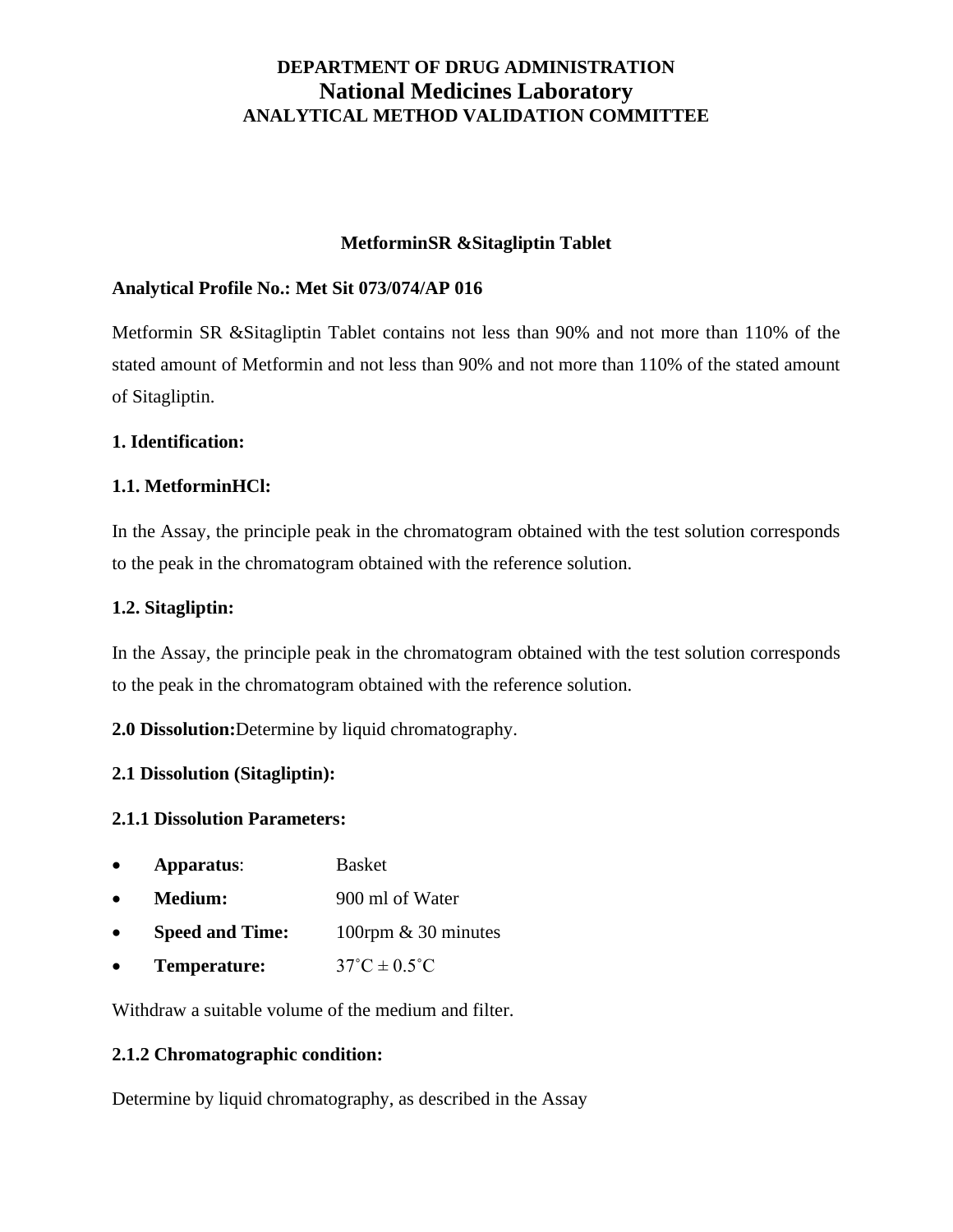### **2.1.3 Test Solution:** Use the filtrate.

### **2.1.4 Reference Solution:**

Weigh accurately about 36.885 mg of Sitagliptin Phosphate Monohydrate WS eq. to 27.75 mg Sitagliptin and dissolve in water to produce 50 ml. Dilute 5 ml of this solution to 50 ml with water.

### **2.1.5 Procedure:**

Use the chromatographic system as described in the Assay.Inject the reference solution and the test solution.Calculate the content of Sitagliptin.

### **2.1.6 Limit:**

D. Not less than 75.0 % of the stated amount of Sitagliptin.

### **2.2 Dissolution (Metformin Sustained release tablet):**

**2.2.1 Dissolution Parameters:** Determine by UV Spectroscopy

- **Apparatus:** Basket
- **Medium:** 1000 ml of phosphate buffer pH 6.8
- **Speed and Time:** 100 rpmand1 hour, 3 hours & 10 hours
- **Temperature:**  $37^{\circ}\text{C} \pm 0.5^{\circ}\text{C}$

### **2.2.2 Test solution:**

Dilute the filtrate, if necessary, with dissolution medium.

## **2.2.3 Reference solution:**

Weigh accurately about 25 mg of Metformin hydrochloride WS and transfer into 100 ml volumetric flask. Dissolve with water and make up the volume to 100 ml with water. Dilute 2 ml of the standard solution to 100 ml with dissolution medium.

## **2.2.4 Procedure:**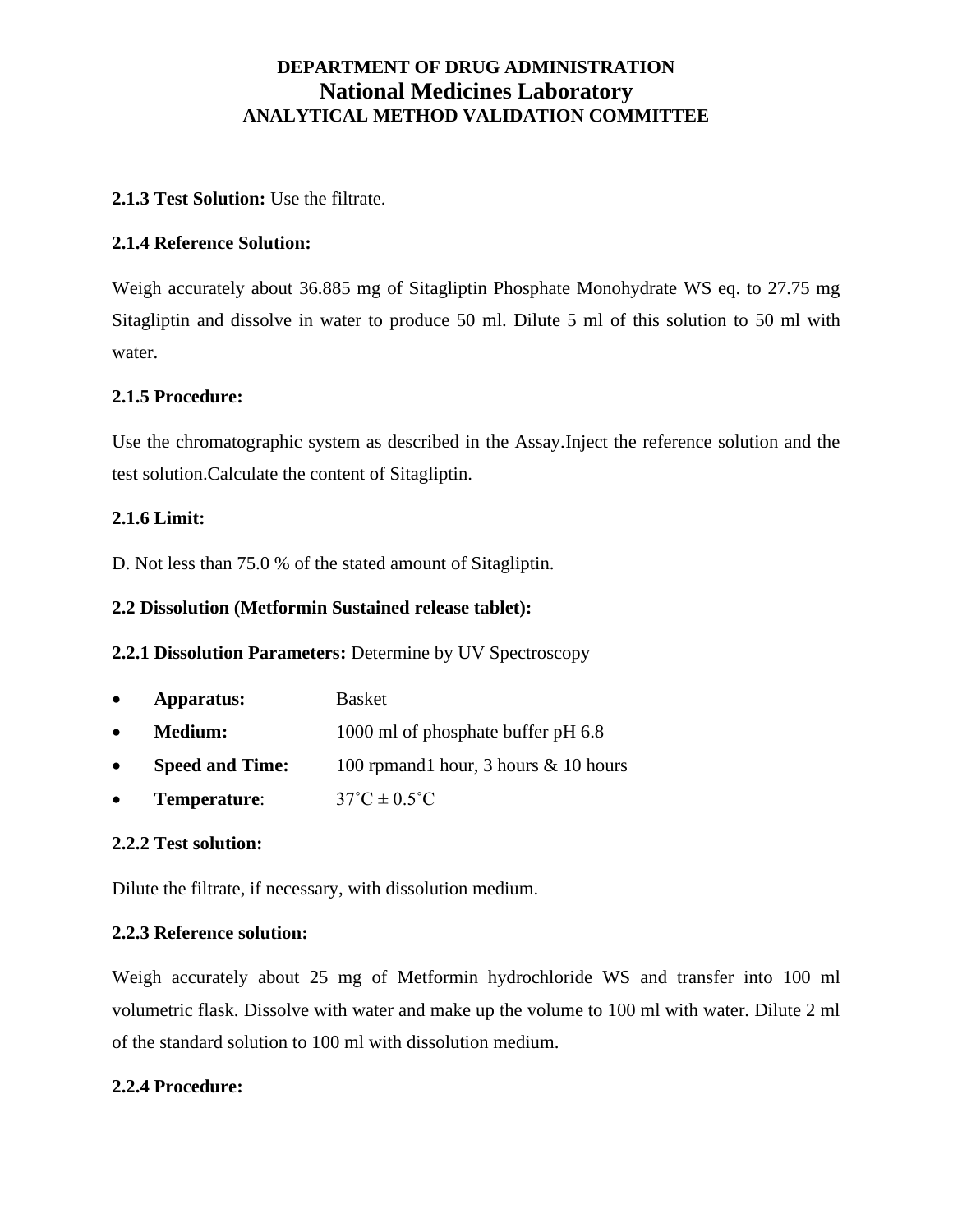Measure the absorbance of the reference and test solution at about 232 nm. Calculate the content of Metformin.

### **2.2.6 Limit:**

1 hr: 25 % to 50 % of the stated amount

3 rdhr: 45% to 70 % of the stated amount

8 thhr: NLT 80 % of the stated amount

## **3.0 Uniformity of the content (Sitagliptin):**

Determine by liquid chromatography, as described in the Assay, using the following test solution and reference solution.

### **3.1 Test Solution:**

Take a single tablet, crush and transfer to 100 ml volumetric flask with the help of 70 ml diluents. Sonicate for 30 min and diluted to 100 ml with diluents. Filter the solution and dilute 5 ml of filtrate to 50 ml with the diluent.Prepare similarly for 9 more tablets.

### **3.2Reference Solution:**

Weigh accurately about 33 mg of Sitagliptin Phosphate Monohydrate WS eq. to 25 mg Sitagliptin in 50 ml volumetric flask and add 35 ml diluents. Dissolve by sonication and diluted to 50 ml with diluents. Dilute 5 ml resulting solution to 50 ml with diluents.

### **4. Assay:**

**4.1 Diluents:** 5 volume of Acetonitrile: 95 volume of 0.1% v/v orthophosphoric acid in water.

## **4.2 Chromatographic system**

- **Column:** C18, 250mm x 4.6 mm, 5 µm
- **Flow rate:** 1.0 ml/min
- **Injection volume:** 20 µl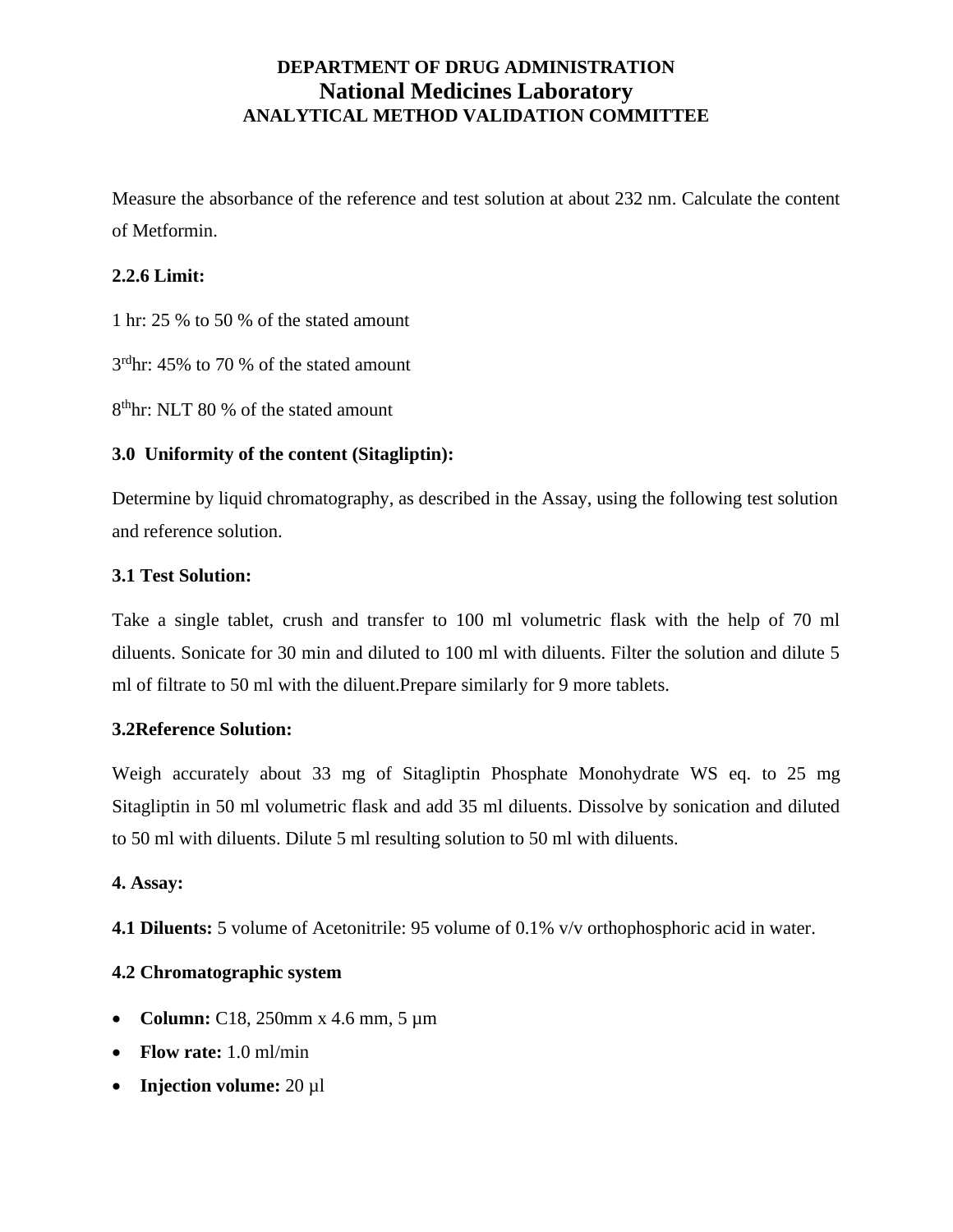- **Wavelength:** 205 nm
- **Detector:** UV Detector
- **Column temperature:** 30°C

**Mobile phase:** Buffer: Acetonitrile (75:25)

**Buffer:** Weigh 1.36gm KH2PO4, dissolve in 900ml water and add 2.5ml of triethylamine. Adjust to pH 3.5 with dilute orthophosphoric acid and dilute to 1000ml with water.

### **4.3Test Solution:**

Weigh individually 20 tablets & crush the tablet into fine powder. Weigh accurately the powder eq. to 50 mg of Metformin HCl and transfer into 100 ml volumetric flask, add 70 ml of diluents & sonicate for 15 minutes to dissolve. After sonication, dilute to 100 ml with diluents and stir for 20 minutes, filter through filter paper and dilute 5 ml filtrate to 25 ml with diluents.

### **4.4Reference Solution (850 mg metformin+ 50 mg Sitagliptin Tablet):**

### **4.4.1 Metformin HClReference solution:**

Weigh accurately about 25 mg of Metformin HCl WS and transfer into 50 ml volumetric flask. Add about 35 ml of diluent and sonicate for about 10 minutes and make up the volume to 50 ml with diluents.

### **4.4.2SitagliptinReference solution:**

Weigh accurately about 30 mg eq. of Sitagliptin from Sitagliptin Phosphate WS into separate 100 ml volumetric flask. Add about 70 ml of diluent and sonicate for about 10 minutes and make up the volume to 100 ml with diluents. Dilute 5 ml of this solution to 50 ml with diluents.

#### **4.4.3Reference combination:**

Pipette 5 ml of Metformin HCl standard solution &Sitagliptin standard solution into 25 ml volumetric flask and make up the volume to 25 ml with diluent.